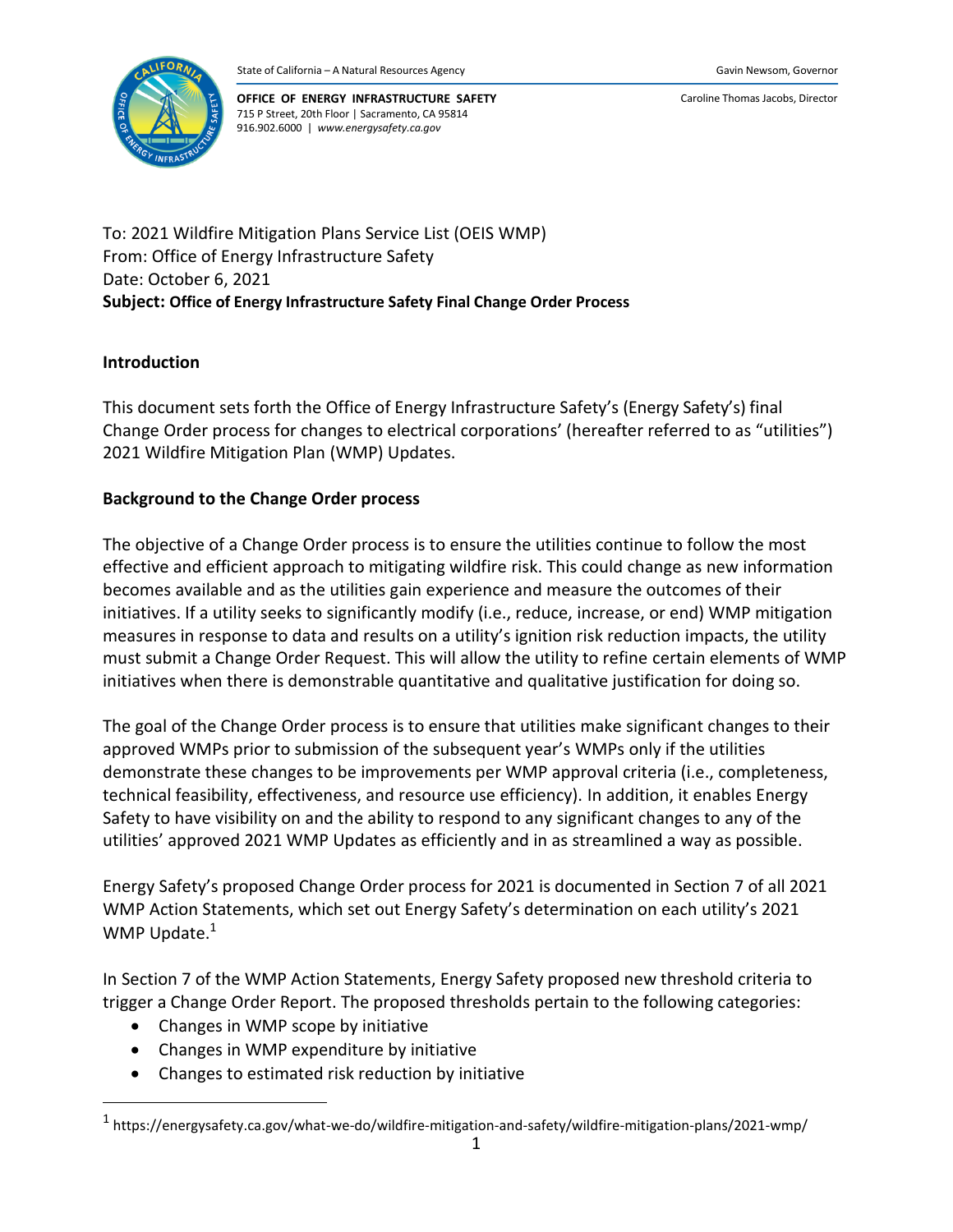

Caroline Thomas Jacobs, Director

- Changes to WMP initiative targets
- Changes to strategic direction or purpose of an initiative
- Changes to the strategy, protocols and/or decision-making criteria related to Public Safety Power Shutoff (PSPS) events

In the 2021 WMP Action Statements, Energy Safety indicated that the process for submitting or reviewing Change Orders may be modified at its discretion with written notice. This document sets forth the final Change Order process for the 2021 WMP Updates.

# **Public comments on the Change Order process for 2021**

As part of the public comment process on the WMP Action Statements, the following stakeholders submitted comments on the proposed Change Order process: San Diego Gas & Electric Company (SDG&E) on July 1, 2021, Southern California Edison Company (SCE) on August 5, 2021, and the Public Advocates Office at the California Public Utilities Commission (Cal Advocates) on August 30, 2021.

Public comments on the Change Order process focused on two main issues:

- The threshold criteria that should trigger a Change Order submission from a utility, especially whether a change in cost should be included as one of the threshold criteria; and
- Whether a Change Order Report should be required to be submitted by the utility from the date of WMP submission rather than WMP approval.

On the matter of cost, SDG&E states<sup>2</sup> that a change in the cost of an initiative is less relevant than a change in its scope. SDG&E suggests that an initiative could change in cost due to "execution variance" without significantly affecting the initiative's scope. Further, SDG&E submits that an increase in cost that doesn't affect scope would be evaluated in the utilities' General Rate Case or other application and shouldn't be "litigated in a WMP proceeding." As such, SDG&E suggests changing the proposed criterion of "a change that would result in an increase, decrease, or reallocation of more than \$5 million constituting a greater than 10% change in spend allocation" to a change where "the scope of a mitigation was purposely increased or decreased greater than 25%."

SCE's comments<sup>3</sup> concur with SDG&E's and state that "[g]iven that utilities must produce Change Orders for adjustments that reduce or increase risk reduction values of an initiative by more than 25%, and/or result in a radical shift in the strategic direction or purpose of an

<sup>&</sup>lt;sup>2</sup> Comments of San Diego Gas & Electric Company (U 902 M) Addressing Approval of its 2021 Wildfire Mitigation Plan, filed at energysafety.ca.gov Docket #2021-WMPs, pp. 10-11.

<sup>&</sup>lt;sup>3</sup> Southern California Edison Company's Comments on Draft Resolution WSD-020, filed at energysafety.ca.gov Docket #2021-WMPs, pp. 11-12.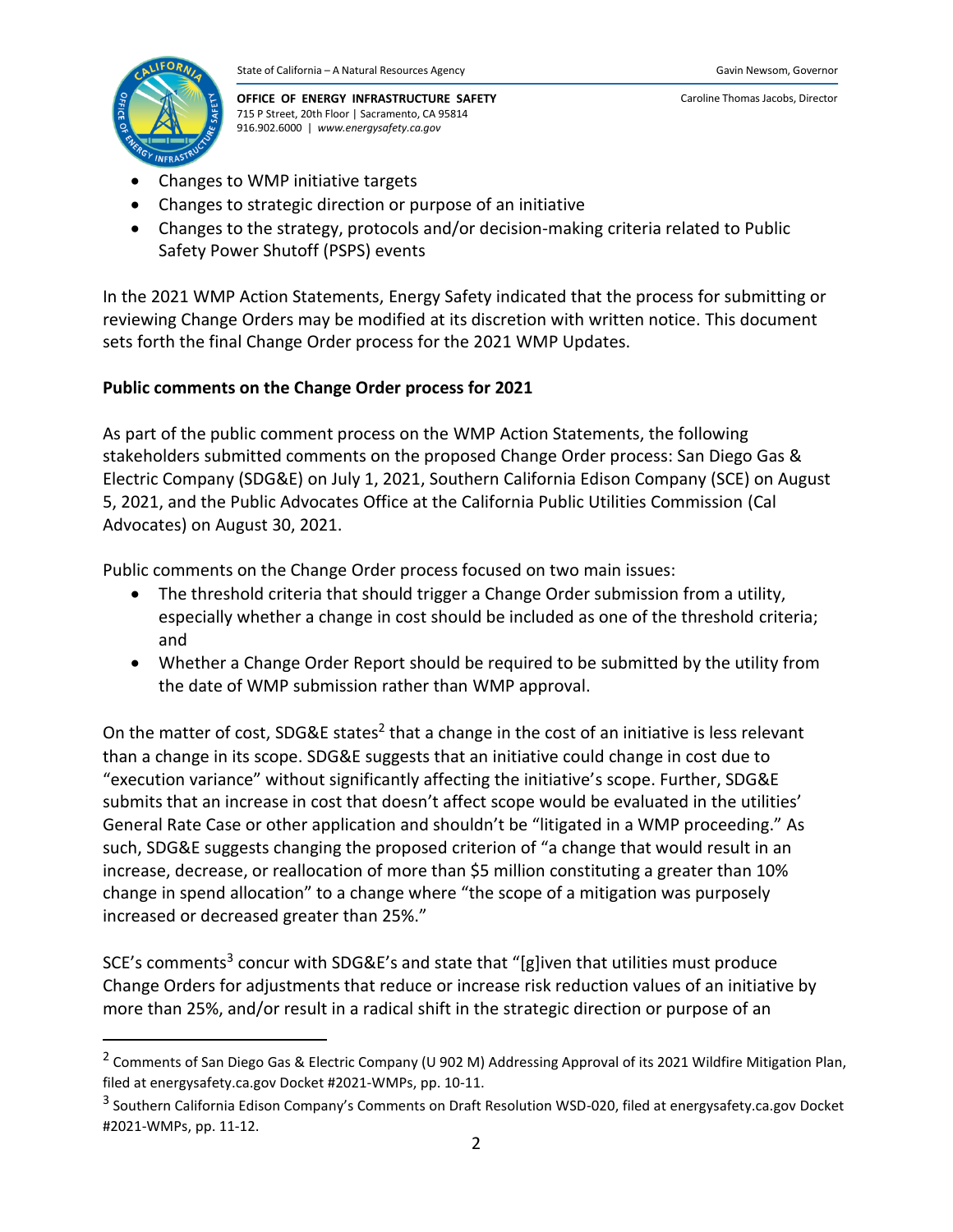

Caroline Thomas Jacobs, Director

initiative, the requirement to produce a Change Order for a 10% shift in cost allocation should be removed." However, SCE does recommend an alternative if expenditure is not removed from the threshold criteria. SCE suggests that "the cost threshold should be increased from 10% to 25% with a focus on scope, not cost, to align with capturing substantial modifications, consistent with the requirements around changes in risk reduction values and strategic direction."

Cal Advocates' comments<sup>4</sup> indicate that any substantial change should trigger a Change Order Report from the utility. Furthermore, Cal Advocates argues that the utilities should submit a Change Order Report for all major changes to their WMPs, starting from the date the WMP has been submitted to Energy Safety for review, rather than from the date of approval. Cal Advocates notes that PG&E has already made several significant changes to its original WMP submission and that no Change Order Reports have been submitted to Energy Safety to document these changes.

# **Response to Comments on the proposed Change Order process for 2021**

In response to comments, Energy Safety has amended the expenditure threshold criterion that triggers a Change Order Report. Energy Safety agrees that understanding justification for a change in scope is the focus of the Change Order process but maintains that cost is a proxy for tracking significant changes. Therefore, the final Change Order process includes an increased spend threshold, from \$5m to \$10m and/or from 10% to 20% of an initiative's planned total expenditure.

On further consideration of the threshold criteria, Energy Safety has added a criterion for modification of targets as a critical potential indicator of purposeful or inadvertent change in scope. This is based on observed shifts in targets submitted through Quarterly Initiative Updates (QIUs).

Energy Safety agrees with Cal Advocates that the Change Order Report must capture significant shifts in the WMPs, starting from the date the WMP was submitted to Energy Safety for review, (i.e., in February and March 2021), rather than from the point of approval, as defined by the final process established herein. In response to Cal Advocates' comments on PG&E's changes to its 2021 WMP Update, Energy Safety expects PG&E to submit a Change Order Report that documents any changes that meet its Change Order threshold criteria.

## **Final Change Order Process for 2021**

The final Change Order process for the 2021 WMP Updates is below.

<sup>&</sup>lt;sup>4</sup> The Public Advocates Office's Comments on Draft Resolution WSD-021 and the Office of Energy Infrastructure Safety's Draft Action Statement on Pacific Gas and Electric Company's 2021 Wildfire Mitigation Plan (WMP) Update Pursuant to Public Utilities Code Section 8386, filed at energysafety.ca.gov Docket #2021-WMPs, pp. 6-7.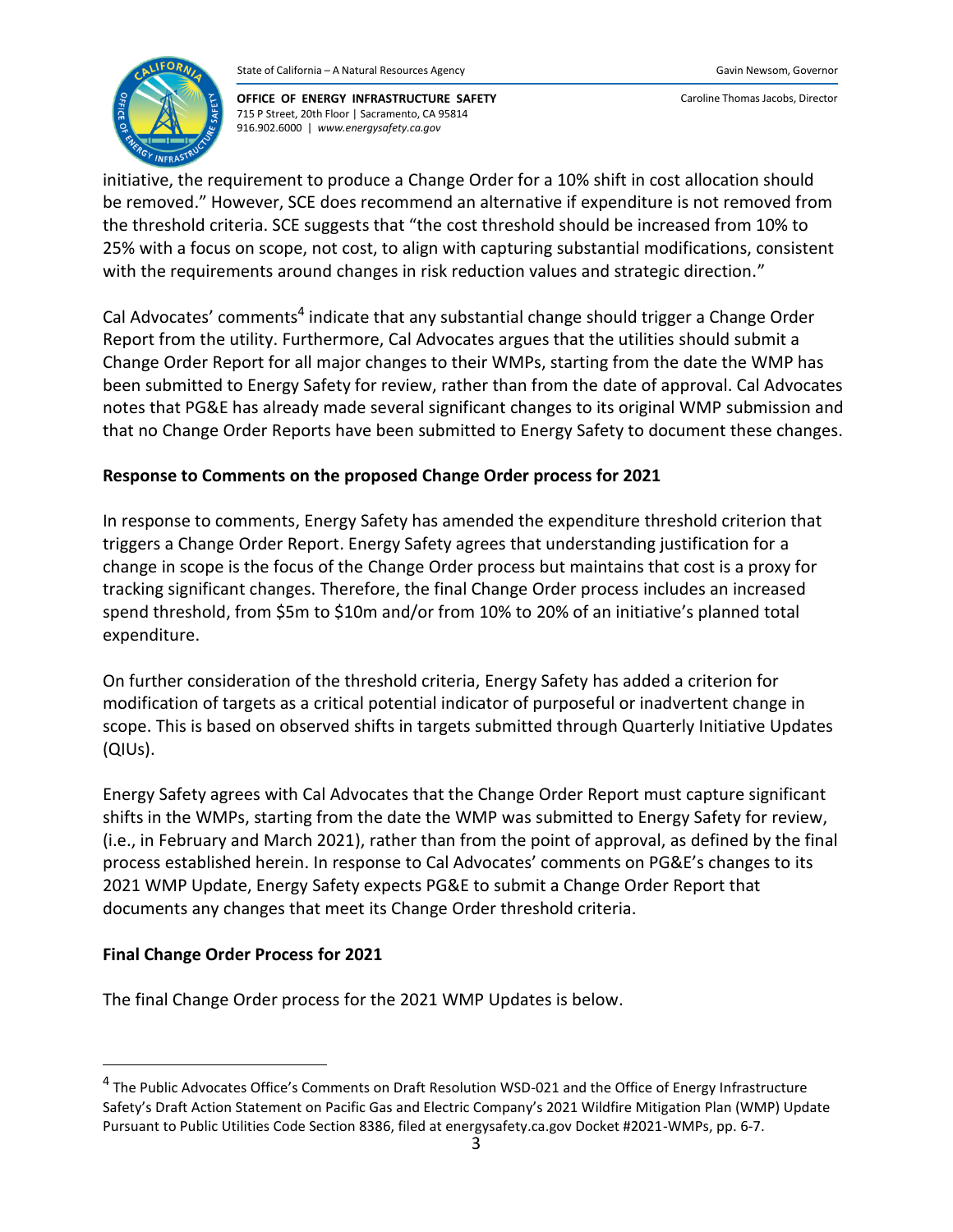

Caroline Thomas Jacobs, Director

If a utility seeks to significantly modify (i.e., reduce, increase, or end) WMP mitigation measures in response to data and results on utility ignition risk reduction impacts, the utility must submit a Change Order Report. At a high level, the objective of the Change Order process is to ensure the utility continues to follow the most effective and efficient approach to mitigating its wildfire risk. This could change as new information becomes available and as the utility gains experience and measures the outcomes of its initiatives. The Change Order Report must include significant shifts in the WMPs starting from the date the WMP has been submitted to Energy Safety for review (i.e., in February and March 2021).

The Change Order process set forth herein provides a mechanism for the utility to make adjustments based on this information and experience. The goal of this process is to ensure that utilities make significant changes to their WMPs only if the utilities demonstrate these changes to be improvements per WMP approval criteria (i.e., completeness, technical feasibility, effectiveness, and resource use efficiency). Another goal of the Change Order process is to maximize Energy Safety's visibility and ability to respond to any significant changes to the approved WMP as efficiently and in as streamlined a way as possible. Finally, a Change Order allows the utility to explain whether a change is intentional or inadvertent.

A "significant" change to a utility's WMP that would trigger the Change Order process is defined below:

• A change falls into the following initiative categories, i) risk assessment and mapping, ii) vegetation management and inspections, iv) grid design and system hardening, or v) asset management and inspections.

### **or**

• A change to the utility's PSPS strategy, protocols and/or decision-making criteria.

## **and**

- Meets one or more of the following criteria:
	- o A change that would result in an increase or decrease of more than \$10 million or constituting a greater than 20% change in an initiative's planned total expenditure.
	- $\circ$  A change that reduces or increases the estimated risk reduction value of an initiative by more than 25%.
	- $\circ$  A change that results in the modification of a WMP initiative target by greater than or equal to 5%. Targets are identified in Table 5.3-1 included in the 2021 WMP Guidance and through QIU submissions as described in Compliance Guidance (i.e., number of trees trimmed, miles of power lines hardened, or poles inspected). Energy Safety expects these two sources of information to be identical.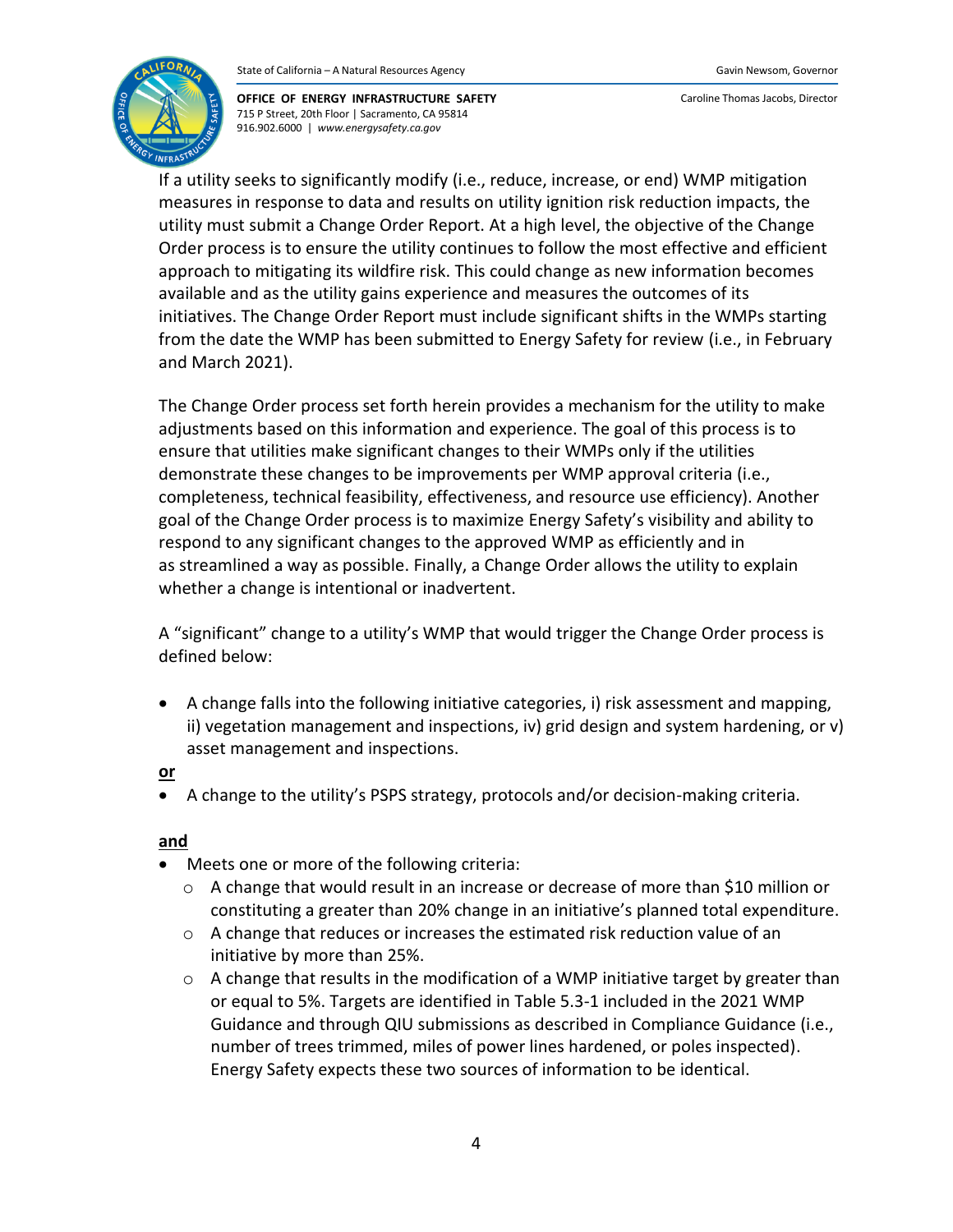

o A change that results in a significant shift of either the strategic direction or purpose of an initiative (i.e., introducing use of a novel risk model that reverses the risk profile of the utility's circuits).

If a utility is unsure whether a change is significant, the utility is encouraged to discuss the change informally with Energy Safety in advance of submission of a Change Order Report via email to [safetypolicy@energysafety.ca.gov.](mailto:safetypolicy@energysafety.ca.gov) The Change Order process is not intended to allow utilities to unilaterally change their WMP initiatives and program targets; rather, its purpose is to provide a mechanism for refining certain elements of WMP initiatives when there is demonstrable quantitative and qualitative justification for doing so.

# **Submission of Change Order Reports**

Utilities shall submit any Change Order Reports as soon as they have confirmed the change, with a final deadline by 5:00 p.m. on November 1, 2021. Energy Safety will review change orders and may issue either an approval or a denial if proposed changes are deemed to be materially out of alignment with Energy Safety's goals. At a minimum, each proposed Change Order shall provide the following information:

- i. The proposed change
	- a. The initiative being altered with reference to where in the WMP the initiative is discussed
	- b. The planned budget of that initiative, including:
		- i. Planned spend in the 2021 WMP of the initiative being altered
		- ii. Of the planned spend identified in i. above, how much has already been spent
		- iii. Planned spend for the remainder of the WMP plan period
		- iv. If spend is being redeployed, how much is being redeployed and to/from which budget
	- c. The type of change being proposed, reported as one of the following:
		- i. Increase in scale
		- ii. Decrease in scale
		- iii. Change in prioritization
		- iv. Change in deployment timing
		- v. Change in work being done
		- vi. Other change (described)
	- d. A detailed description of the proposed change
- ii. Justification for the proposed change
	- a. In what way, if any, does the change address or improve:
		- i. Completeness
		- ii. Technical feasibility of the initiative
		- iii. Effectiveness of the initiative